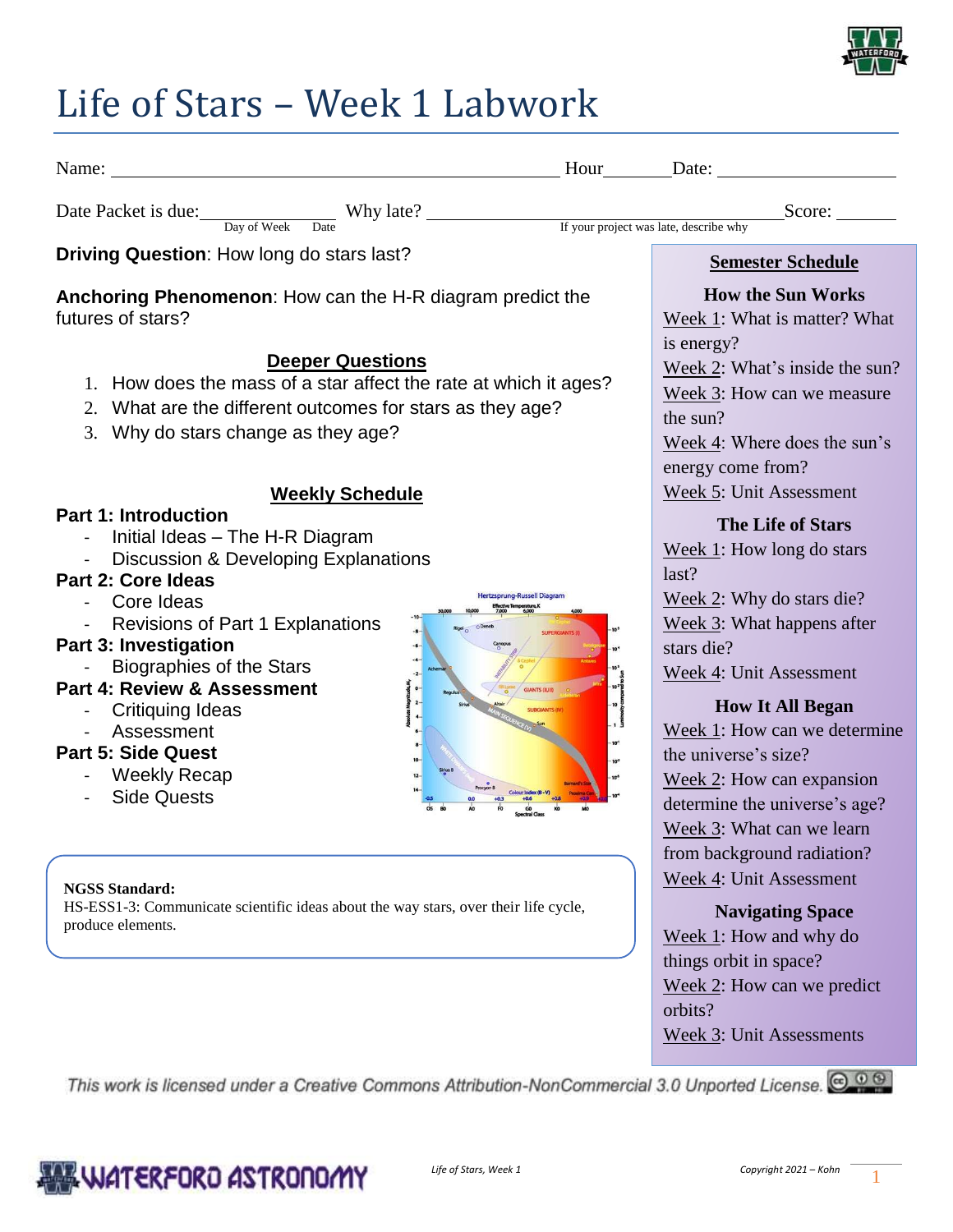

# Part 1: Initial Ideas About the H-R Diagram

**Overview:** In this activity, you will analyze the H-R Diagram to develop some initial ideas about the life cycle of stars.

**Directions**: Begin by answers the first questions on the next page. Try to reach a consensus. Next, individually interpret the graph below. Then work with your group to reach a consensus about the patterns and trends in this data and what conclusions they support.



Background: In the early 1900s, Hertzsprung and Russell graphed stars based on their internal temperature and luminosity. They also graphed stars based on their color (based on blackbody radiation) and their absolute magnitude (a star's standardized measure of size and brightness). Both are shown in the image here.

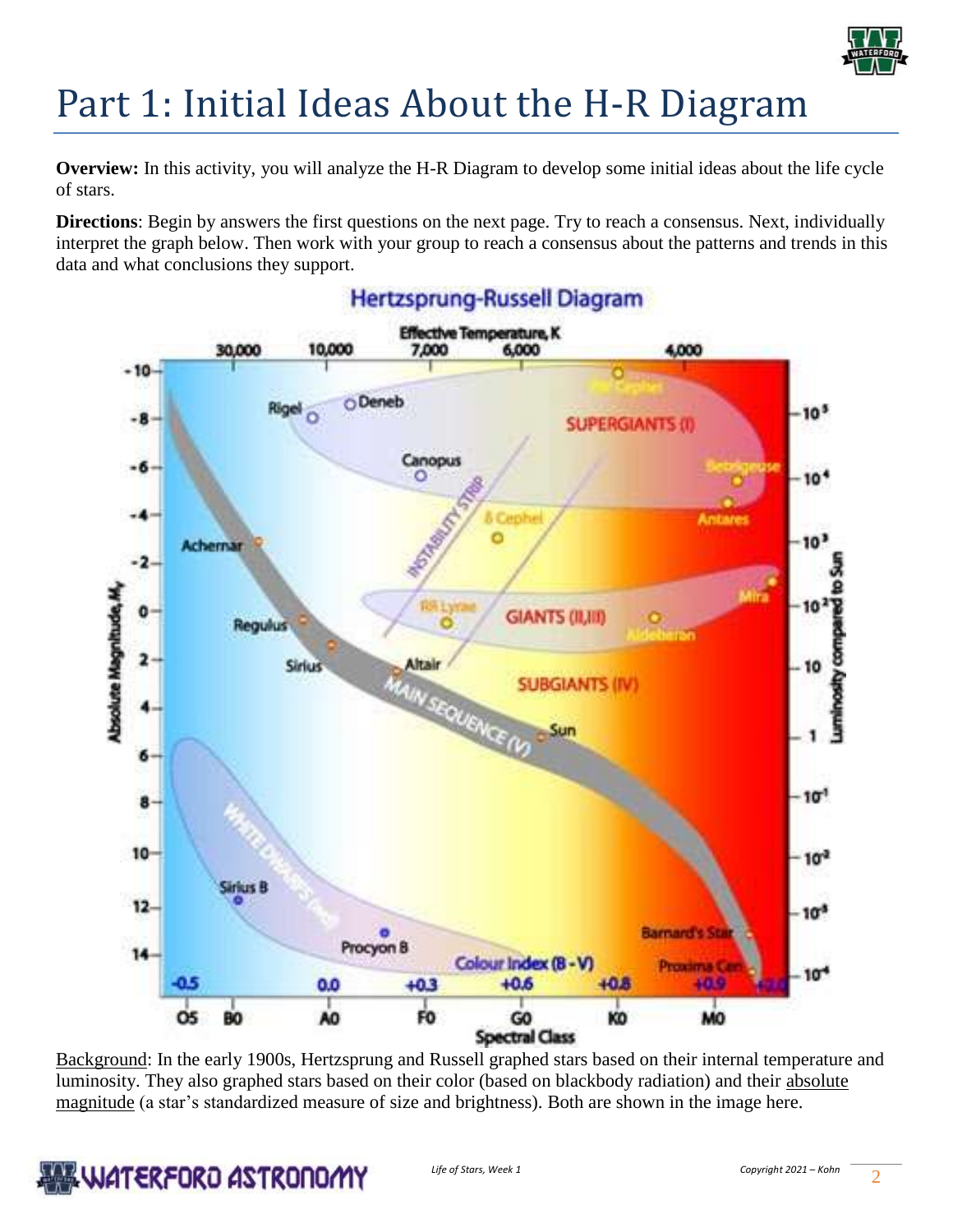

## **Questions**

- 1. Three students shared their ideas about what happens to stars over time. **Do you agree or disagree with each student's claim**?
	- a. Mike: "I think that stars stayed essentially the same since the Big Bang." Agree/ Disagree
	- b. Lucia: "I think that all stars go through the same stages over time and that most stars are at different points in the same life cycles." Agree / Disagree
	- c. Oscar: "I think that every star changes in different ways because each star has a unique size and elemental composition." Agree / Disagree
- 2. **Work in your small groups to discuss your ideas.** Try to identify how your ideas are similar or different. Then work as a team to decide as a group whether each statement is correct or incorrect (and why). Be prepared to present your ideas to the class.

**Videos**: Next, watch the following videos individually or as a class (based on your teacher's instructions) – <https://youtu.be/gT8WrjBEaHM>

**Data Dive**: On the previous page, you can see the H-R Diagram, which is an important tool for astronomers. Discuss the questions below as a team and then as a class. Only the last question needs a written response.

- 3. **Begin by individually attempting to make sense of this image**. What trends or patterns do you notice? How does this relate to any prior knowledge or experience that you have?
- 4. **Next, work in your teams to discuss your ideas**. Where do you agree? Where do you disagree? Can you use this data to reach agreement? Do others have prior knowledge/experience that could help?
- 5. **Based on this data, what is one conclusion that would be supported by this data?** 
	- a. How is this conclusion supported by this data?
	- b. What specifically suggests that your claim is accurate?
- 6. **Based on this data, what is a second conclusion that would be supported by this data?** 
	- a. How is this conclusion supported by this data?
	- b. What specifically suggests that your claim is accurate?
- 7. **Would you change any of your responses to the first question above?** (See Question #1 under *Initial Ideas*). Discuss as a team.
- 8. **What are ideas that most in the class agreed on**? Where did your ideas differ as a class?
- 9. **What conclusions can we draw from the patterns and trends in this graph? Does this seem to indicate anything about how stars age or how long they last?** Write down your initial explanation in the space below. Don't worry if you aren't completely sure! You will have opportuninites to revise.

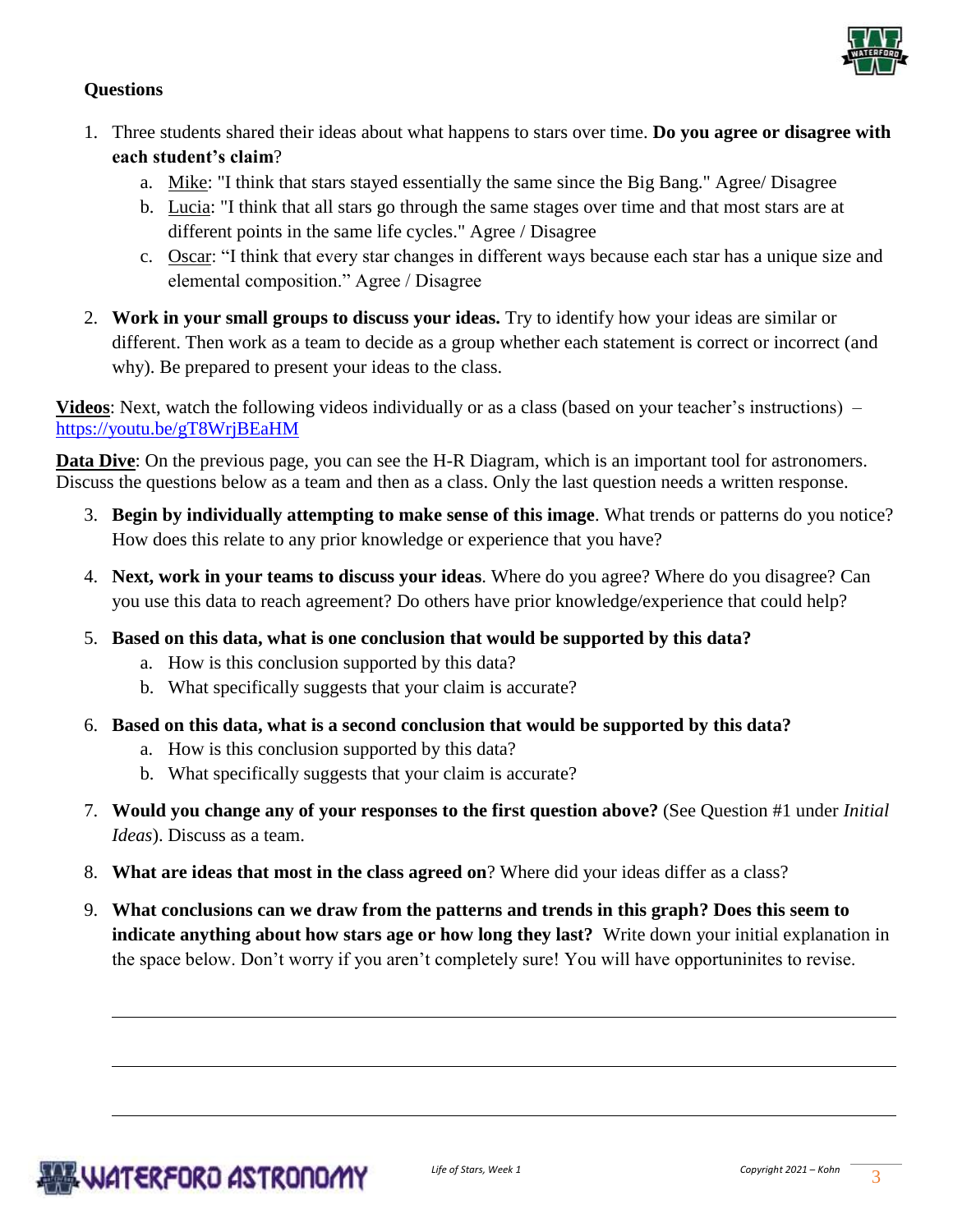

# Part 2: Core Ideas

**Overview**: In this activity, you will look at a short slideshow presentation. This will provide you with core ideas that will help you clarify your initial ideas. Your instructor will decide on how to implement this portion depending on your previous experience and capabilities with this content.

You will then work in small teams to answer the questions listed below. You should take notes in a notebook, on a dry erase board, or on scratch paper so that you are prepared to deliver your responses during the class discussion that will follow. *Note: your instructor may assign specific questions to your group if time is limited.* 

## **Core Ideas Presentation**: <https://bit.ly/WUHS-Astro-StarsW1>

## **Driving Questions**:

- 1. True or False: all stars go through a predictable life cycle. Explain.
- 2. How long do stars last? What determines the length of the life of a star?
- 3. Where do stars come from?
- 4. What kinds of information are plotted on the H-R Diagram?
- 5. How information can be determined by observing a star's position on the H-R Diagram?
- 6. Briefly summarize the three main regions (or evolutionary stages) of stars on the H-R Diagram.
- 7. What is the Main Sequence stage? For how long do stars stay in this phase?
- 8. How does a star's internal balance shift while it is in the Main Sequence stage?
- 9. What changes occur as a star goes from the Main Sequence stage to the Red Giant phase?
- 10. How do White Dwarfs form?
- 11. What is a planetary nebula? How is it different from the nebula from which stars form?
- 12. How is the life cycle of high-mass stars similar and different from that of low-mass stars?
- 13. In high-mass stars, nuclear fusion will continue until iron is formed. Why?
- 14. Briefly summarize the events that occur after a high-mass star enters the phase of gravitational collapse.
- 15. What is a supernova explosion? Why does it occur? How does this event relate to the heaviest elements?
- 16. Some high-mass stars form neutron stars; others form black holes. Why? What determines this outcome?
- 17. **Revising Explanations**: How does the H-R Diagram help us to understand how stars age and how long they last?

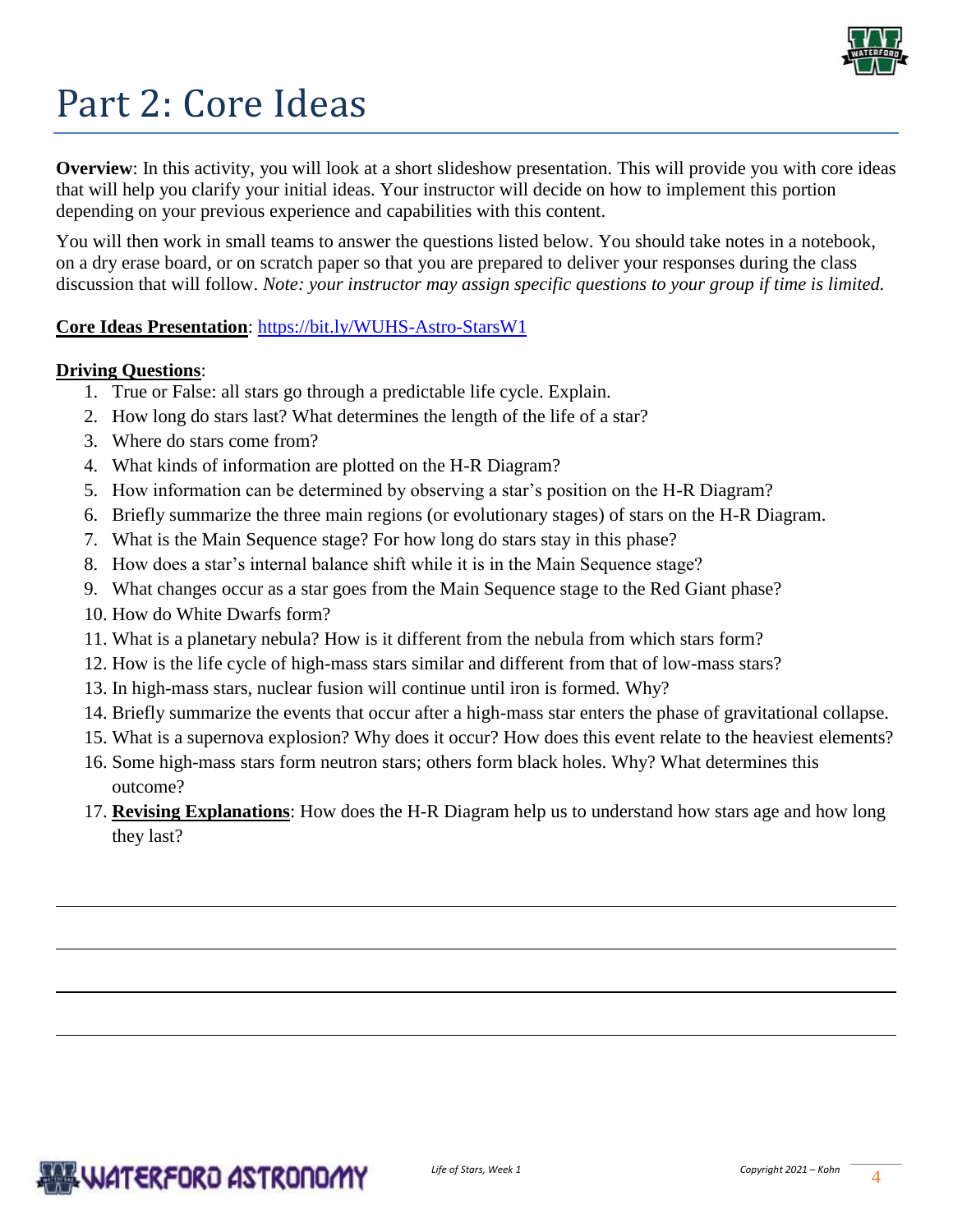

# Part 3: Investigation – Star Biographies

**Overview:** You will provide a summary of different stars of different masses at different stages in their life cycles as a means to better understand the life cycle of stars.

**Directions**: Choose a star from each category in the box in the lower right. Then use an internet search engine to acquire information needed to answer the questions below. Create a presentation (such as PowerPoint or Google Slides) to present the information you find. Plan for roughly a slide per question. You should complete this work in teams of 3-4.

## **Star Biography Questions**

- 1. Where is this star located? How close is it to earth? Is it visible in the night sky? Is it part of a constellation? (If so, explain which one)
- 2. How old is this star? How much longer will this star exist?
- 3. What is the size of this star?
- 4. What kind of fusion is occurring in this star (e.g., hydrogen to helium)? How does this relate to its appearance?
- 5. What will happen to this star over its lifetime? (e.g., white dwarf, neutron star, or black hole?)

## **Main Sequence Stars**

- Achernar
- Regulus
- **Sirius**
- **Altair**
- Sun
- Barnard's Star
- Proxima Centauri

#### **Red Giants**

- RR Lyrae
- Alderbaran
- Mira

#### **Supergiants**

- **Rigel**
- Deneb
- **Canopus**
- **Betelgeuse**
- **Antares**

#### **White Dwarfs**

- Sirius B
- Procyon B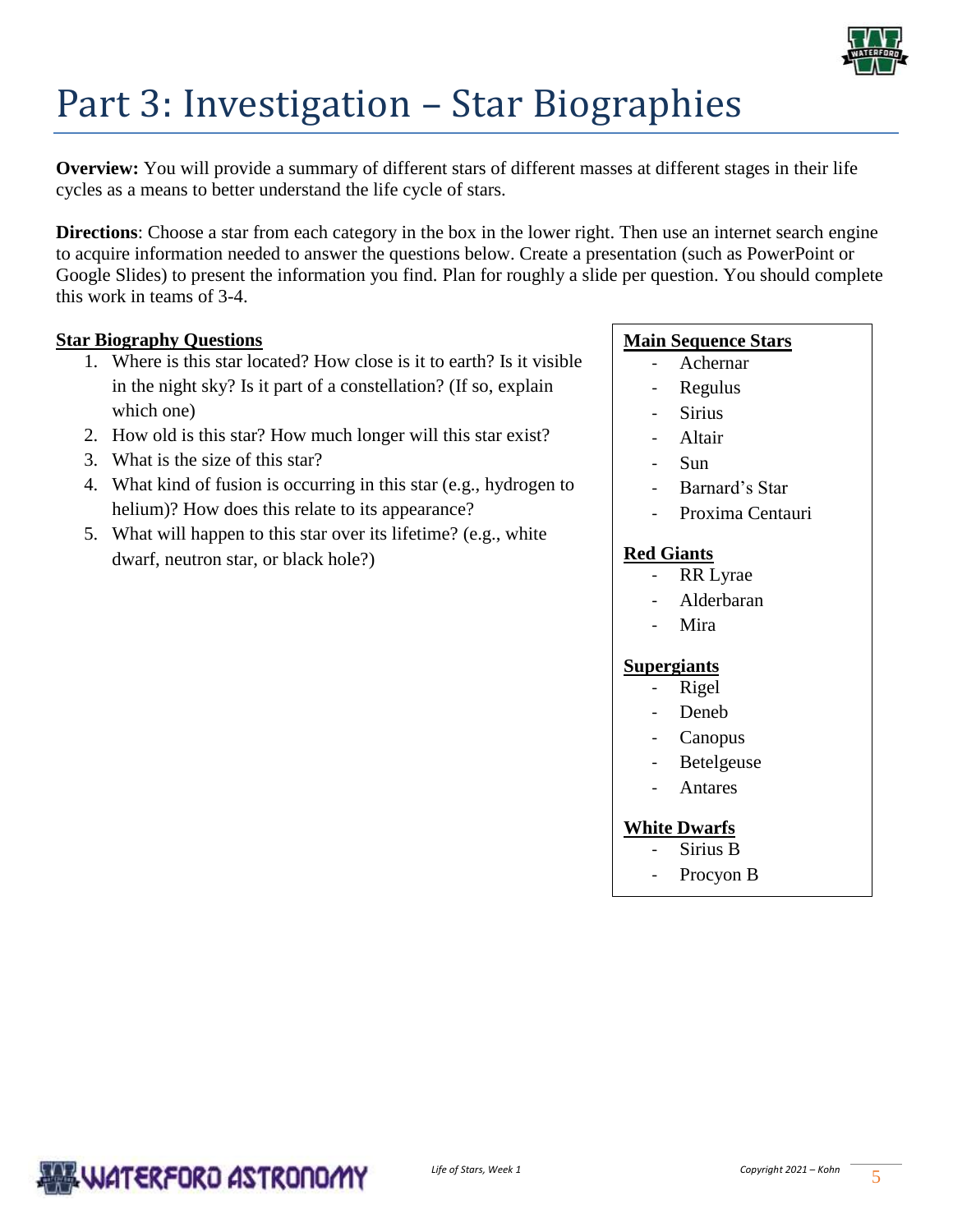

## Part 4: Review & Assessment

**Overview:** you will begin by reviewing the driving questions below in your small groups. For each objective, rank it as a 1 (*completely unsure*), 2 (*somewhat unsure*), or 3 (*completely sure*) based on your comfort with that objective. Then work in teams to create responses to the questions (your instructor will determine if you will answer all the questions or only a portion).

## **Driving Questions**:

- 1. True or False: all stars go through a predictable life cycle. Explain.
- 2. How long do stars last? What determines the length of the life of a star?
- 3. Where do stars come from?
- 4. What kinds of information are plotted on the H-R Diagram?
- 5. How information can be determined by observing a star's position on the H-R Diagram?
- 6. Briefly summarize the three main regions (or evolutionary stages) of stars on the H-R Diagram.
- 7. What is the Main Sequence stage? For how long do stars stay in this phase?
- 8. How does a star's internal balance shift while it is in the Main Sequence stage?
- 9. What changes occur as a star goes from the Main Sequence stage to the Red Giant phase?
- 10. How do White Dwarfs form?
- 11. What is a planetary nebula? How is it different from the nebula from which stars form?
- 12. How is the life cycle of high-mass stars similar and different from that of low-mass stars?
- 13. In high-mass stars, nuclear fusion will continue until iron is formed. Why?
- 14. Briefly summarize the events that occur after a high-mass star enters the phase of gravitational collapse.
- 15. What is a supernova explosion? Why does it occur? How does this event relate to the heaviest elements?
- 16. Some high-mass stars form neutron stars; others form black holes. Why? What determines this outcome?
- 17. **Revising Explanations**: How does the H-R Diagram help us to understand how stars age and how long they last?

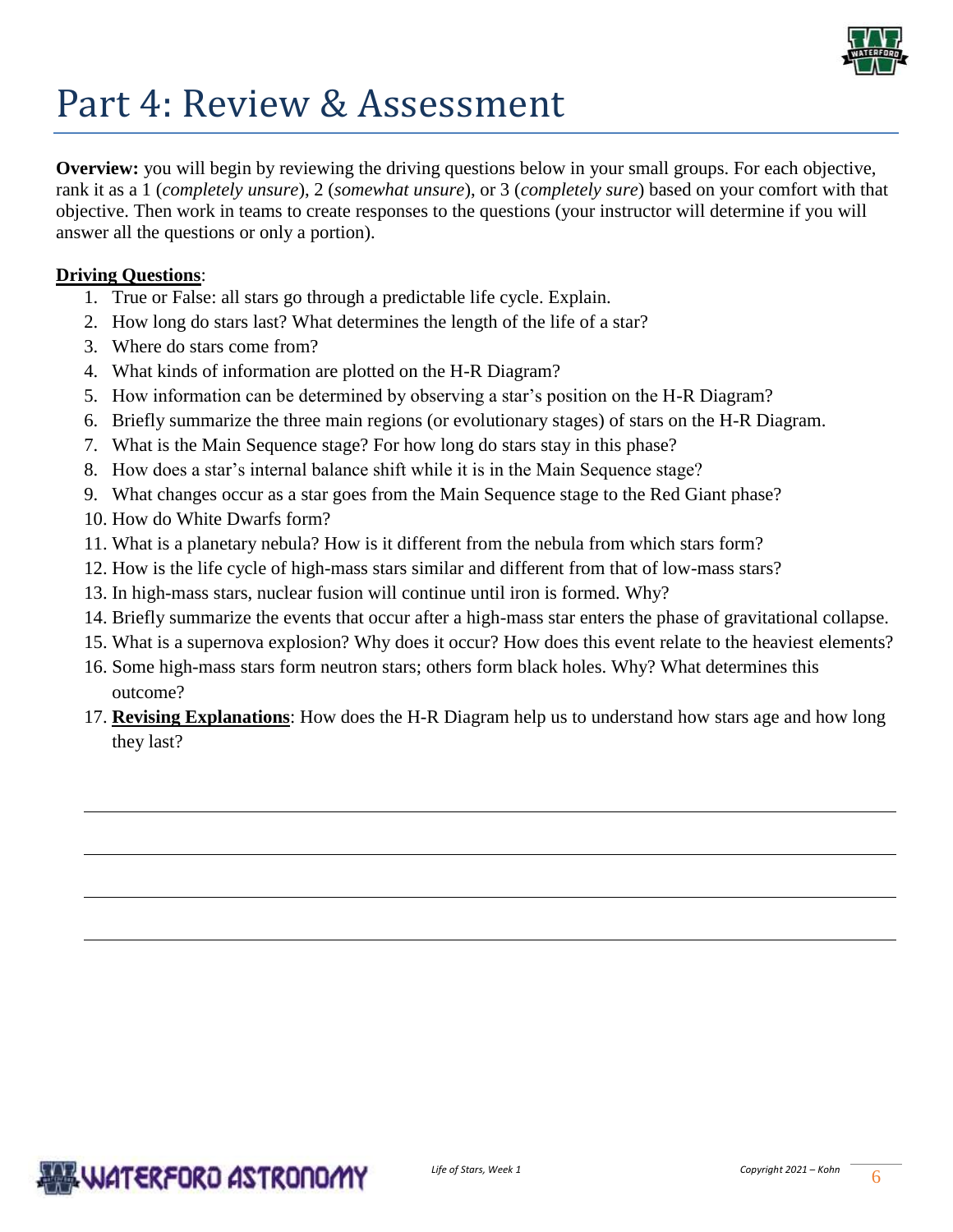

# Part 5: Side Quest

**Overview:** For this activity, you will begin with a recap of the things that you learned in this packet. You will then identify topics related to astronomy that you personally find interesting to investigate more deeply over the remainder of the semester.

## **Weekly Recap (use a whiteboard, scratch paper, online document, etc.)**

- Summarize everything that you have learned through this packet within your group. Try to identify the common themes, major ideas, and most important concepts from the content you have learned.
- 2. Is there anything that anyone still doesn't completely understand? Is there anything that anyone maybe disputes or disagrees with? Did anything seem particularly surprising or noteworthy?
- 3. What you think are the most important ideas and concepts that you have learned so far. Aim to have at least 5 or 6 ideas written down. It is ok to have more than this.

**Side Quest**: In this activity, you will begin to identify some topics related to astronomy to investigate more deeply over the course of the semester. Be prepared to discuss the following with your instructor.

- 1. Summarize the topic that you would like to investigate as your side quest.
- 2. Why did you choose this topic? Why do you find this topic interesting or intriguing?
- 3. What is your learning objective for this project? In other words, what do you want to learn and what do you want others to know by the time you finish your presentation?
- 4. Are you working alone or with a group? If in a group, how will you divide the work?
- 5. What is your strategy for developing a presentation? How will you effectively teach this topic?
- 6. Is this topic appropriate for the time available to you?
- 7. Are you excited about this topic? Is it something that is personally interesting to you?

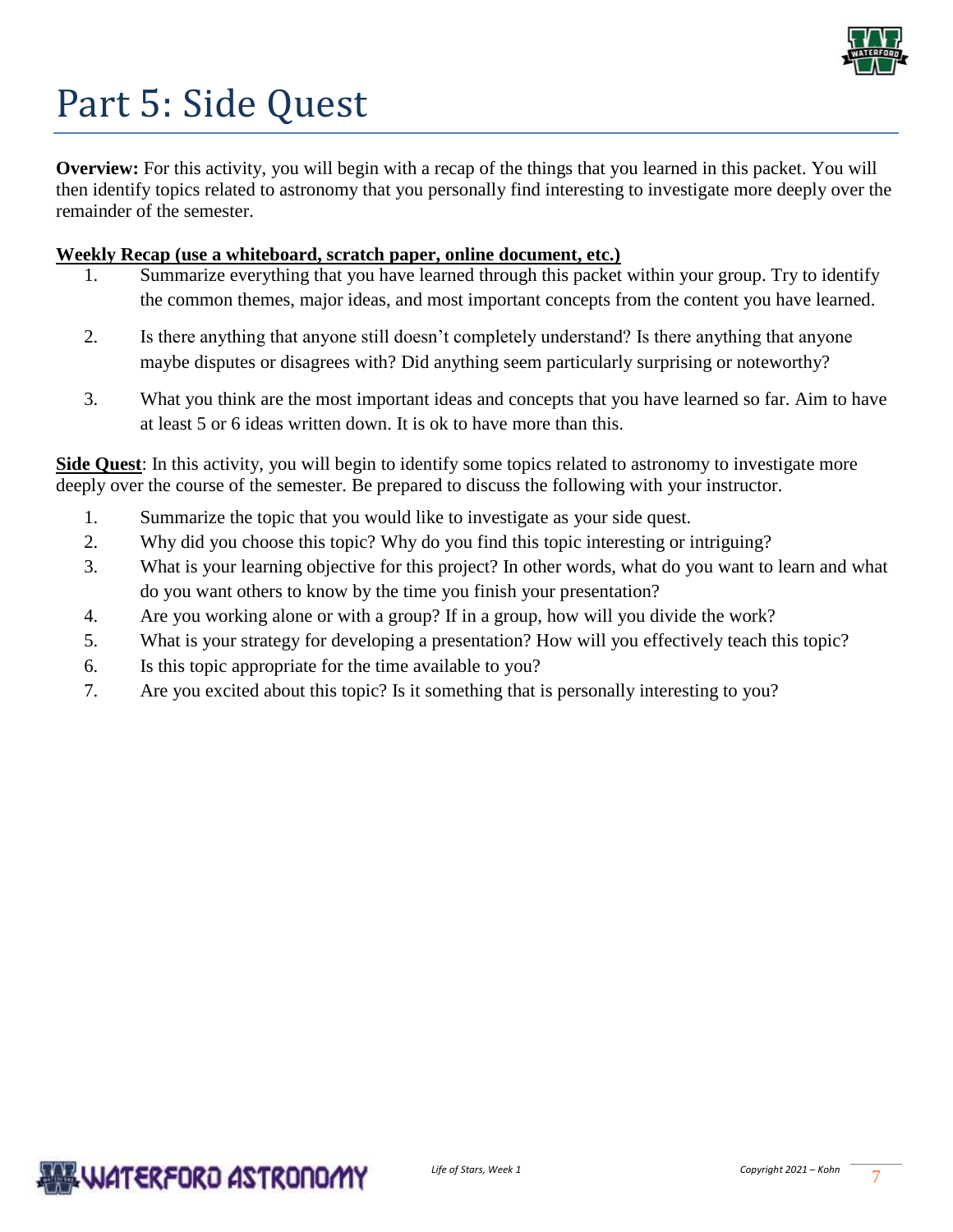

# Life of Stars – Week 1 Assessment

| Name: | Hour<br> | . Jate-<br>nu | core:<br>эt |  |
|-------|----------|---------------|-------------|--|

**Directions**: This is an open-notes quiz. You should work with your assigned team to complete responses to the questions below. Each person should write the response to at least one question. Write your initials next to the answer(s) you wrote. Those who are not writing should collaborate to create the response that will be written.

1. Briefly summarize astronomers can know a star's internal structure and evolutionary stage simply by determining its position in the H-R diagram.

*Initials:* 

2. Summarize each of the main regions (stellar evolutionary stages) on the H-R diagram.

3. What is a Main Sequence star? How does a main sequence star's internal structure and outward appearance change as it ages?

*Initials:* 

*Initials:*